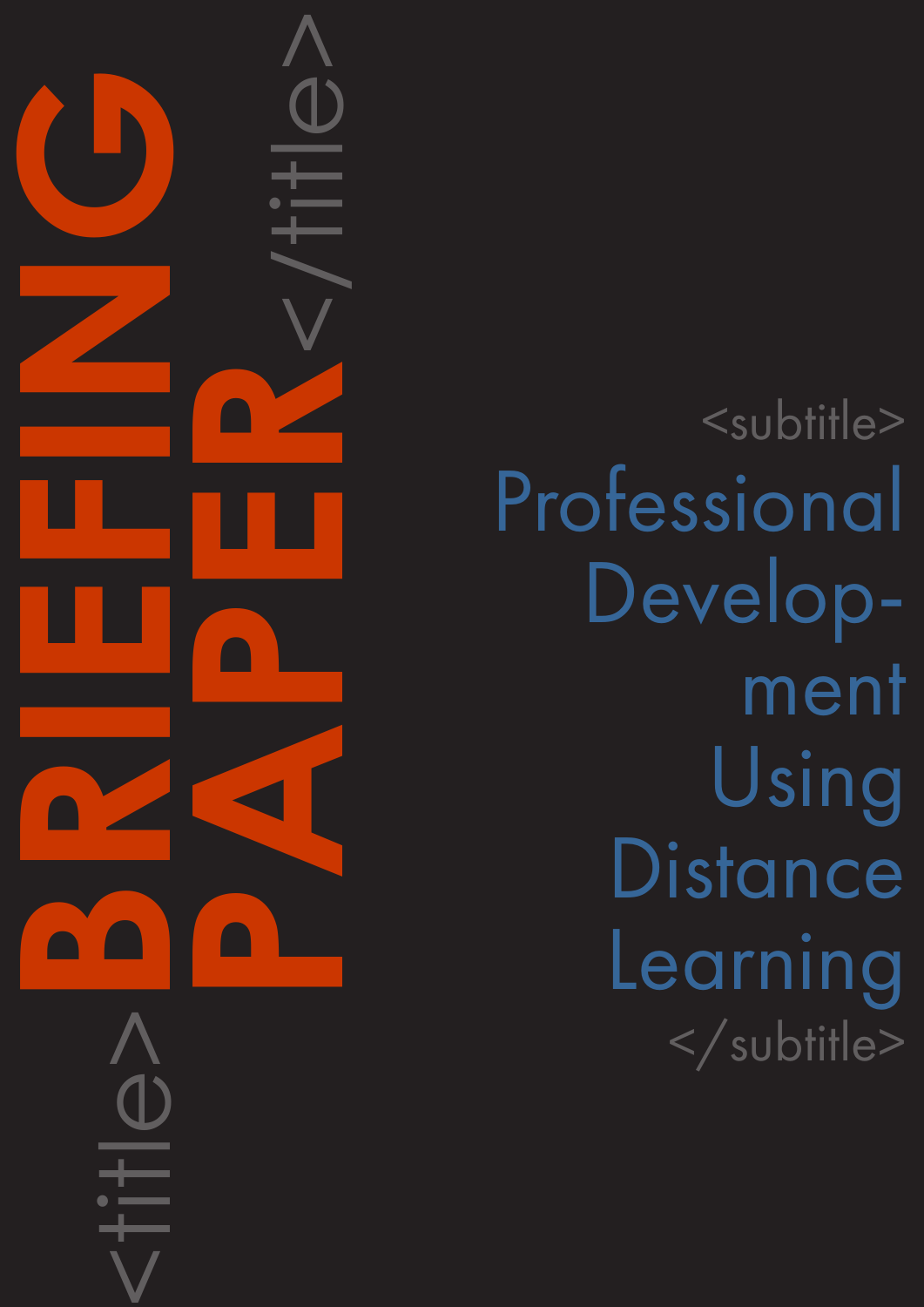## CAPDM Ltd. CAPDM Ltd.

Introduction Universities and colleges make a major contribution to professional development in many fields. In particular, they support initial professional development (IPD) with first degree and certificate courses that address the need for 'mainstream' professional education. They also contribute to continuous professional development (CPD) with more specialist, post-graduate programmes – often in the form of part-time or short courses. In parallel, professional associations provide specialist training for both IPD and CPD purposes – sometimes forming partnerships with universities and colleges to deliver joint programmes that meet the specific needs of the relevant profession.

> However, there is evidence that even this level of effort is not meeting professional education and training needs in a number of areas. There are numerous reasons for this but they all stem from three underlying trends:

1. increasing degrees of specialisation in subject matter;

2. broader geographic spread of potential students;

3. timing constraints for student participation.

These are quite separate and independent trends. Interestingly, they all result in the same major issue for educators and trainers – **too few students available** at a specific time and place to form a traditional 'face-to-face' class.

One of the most powerful drivers for scientific, economic and cultural development is the involvement of ever increasing numbers of people, addressing ever more specialist issues and problems.

This is resulting in an exponential increase in the sum of human knowledge. We have harnessed many new technologies and systems to manage and communicate the information that underpins this knowledge – stimulated by the need for greater convenience, effectiveness and efficiency. However, this expansion of our knowledge base requires more than simply the availability and communication of information. There is, as always, an associated need for tutoring in the understanding and application of that knowledge.

In the past, this issue was addressed by evening or part-time classes but, as 24 hour/7day working patterns become more common and shift working becomes more frequent, students in some professions find they cannot attend classes at a fixed time every week. The key requirement here is **flexibility**.

This is not new. What is new is the level of demand for specialist tutoring to cater for the increasing breadth of our knowledge base. But, with increasing specialisation comes a reduction in potential student numbers. The economic basis for face-to-face tutoring is challenged by small class sizes, and the limited number of suitable specialists to act as tutors only compounds this.

# Increasing specialisation

Broader geographic spread

Multiple factors are driving the demand for education and training delivery across wider geographic areas. The most obvious is the increasing importance of education in the developing world. This applies mainly to 'mainstream' education at present – but specialist education and training is also required.

Within developed countries, other forces are at work:

- students seeking education while remaining close to their work location;
- students wanting to continue their education while on assignment to other locations;
- students temporarily employed abroad;
- •increasing government efforts to decentralise and relocate major functions;
- a commercial need to locate customer facing functions closer to clients;
- increasing need for greater staff mobility within firms and other organisations;
- student requirements for greater mobility between employers and locations.

Some professional associations have tackled these problems by partnering with a large number of geographically distributed universities and colleges. Although this approach can work well for mainstream requirements (where there is a substantial demand), it is much less appropriate for specialist areas. Most universities and colleges undertaking more specialist programmes have, at some point, experienced the problems resulting from a shortage of students.

On-campus programmes are widely seen (by both students and tutors) as the preferred approach to meeting educational needs. This is particularly true for IPD, where full-time programmes are, generally, most appropriate. However, for many CPD requirements (and in some cases for IPD as well), students do not have the luxury of attending a full-time programme. They must integrate their studies with work and/or other commitments.

A further problem for specialist education and training is ensuring continuity of delivery. In specialist areas there are, inevitably, fewer tutors available. In many cases this means that a face-to-face programme can be dependent on the availability of a particular tutor. If the tutor is ill, the course doesn't run and, if the tutor moves to another job, the course may well have to be cancelled. This is a major issue for students who are studying to pass professional examinations.

Timing constraints

Delivery issues